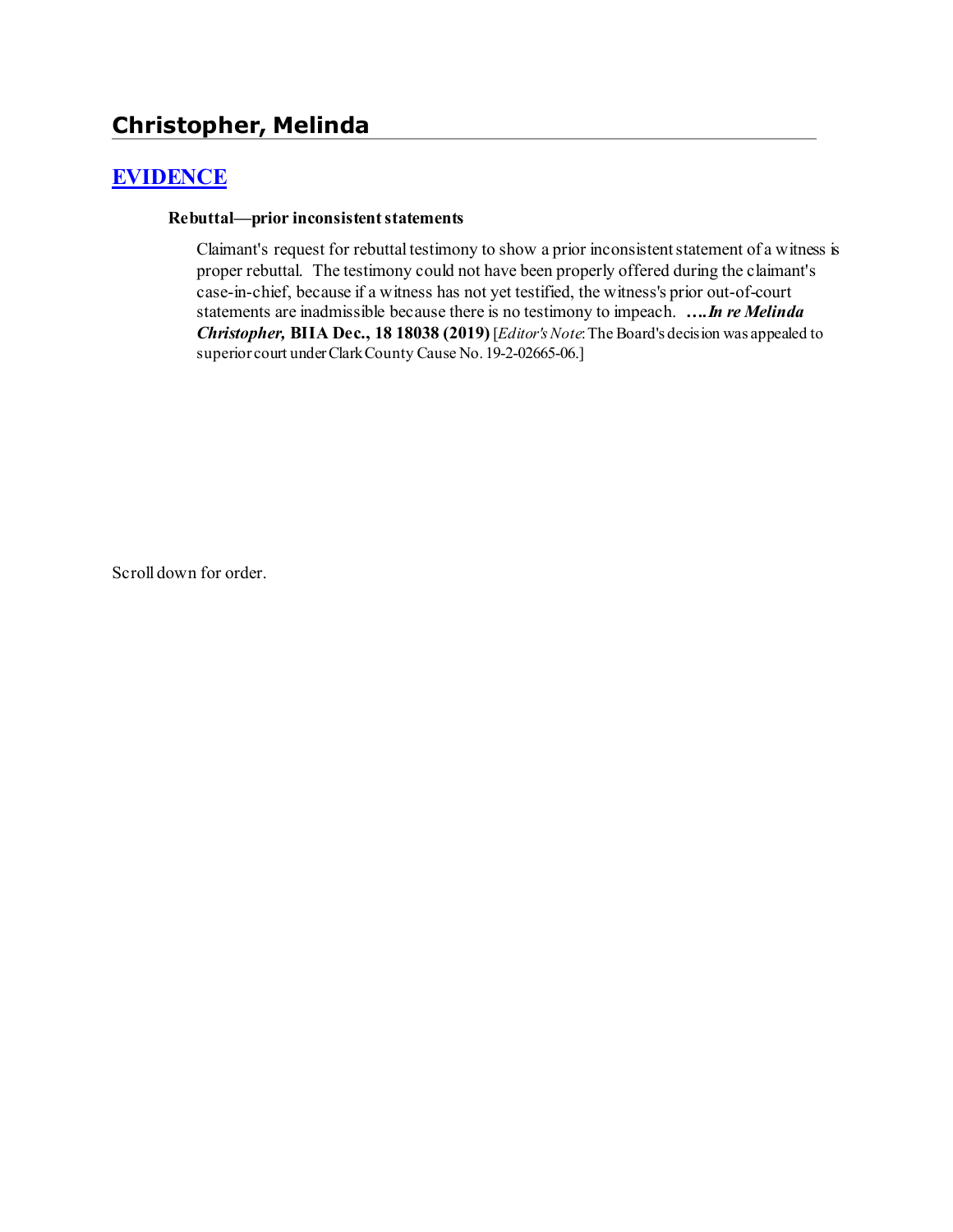#### **BEFORE THE BOARD OF INDUSTRIAL INSURANCE APPEALS STATE OF WASHINGTON**

**)**

**)**

**IN RE: MELINDA A. CHRISTOPHER )**

#### **CLAIM NOS. SZ-73317 & SZ-73318 ) DECISION AND ORDER**

**DOCKET NOS. 18 18038, 18 18539, 18 21840 & 18 22633**

Melinda Christopher asserts that she was assaulted twice at work during 2017 by coworkers in the course of employment with PeaceHealth. She filed an industrial insurance claim for the injuries she alleges she sustained. The Department of Labor and Industries rejected both claims, and she appealed both denials to the Board. She also appealed orders assessing a time-loss compensation overpayment arising from provisional time-loss compensation benefits she received while the Department evaluated her claim. At hearing, Ms. Christopher offered the lay testimony of her brother in rebuttal to one of the witnesses presented by PeaceHealth. However, our industrial appeals judge rejected the brother's testimony, thereby preventing him from testifying. In his Proposed Decision and Order, our judge affirmed both claim denials and the overpayment orders. Ms. Christopher filed a timely Petition for Review seeking allowance of the claims and payment of time-loss compensation, and PeaceHealth filed a response. After careful consideration of the evidence presented, we hold that the rebuttal testimony of Ms. Christopher's brother should have been allowed as evidence. But because Ms. Christopher failed to show that she had any medical conditions proximately caused by the alleged injuries, the exclusion of the brother's testimony was a harmless error. The four Department orders denying the two claims and assessing overpayments are **AFFIRMED**.

#### **DISCUSSION**

Melinda Christopher asserts that she suffered an industrial injury on June 5, 2017, when she was assaulted in her workplace by her supervisor, Crystal Crawford. She filed industrial insurance Claim No. SZ-73317 as a result of that incident. She asserts that on August 7, 2017, she was assaulted again in her workplace by another coworker, Michelle Miltenberger Gonzalez. Ms. Christopher filed industrial insurance Claim No. SZ-73318 as a result of that incident. While these claims were being evaluated, Ms. Christopher received provisional time-loss compensation benefits. Ultimately, the Department denied both claims, and Ms. Christopher appealed the denials and the overpayment orders arising from her receipt of the time-loss payments. The parties stipulated that if the claims were denied, then the overpayment orders should be affirmed.

Page 1 of 5 At hearing, Ms. Christopher testified on her own behalf regarding the alleged assaults on her. The self-insured employer, PeaceHealth, presented the testimony of three of her co-workers who contradicted her claim that she had been assaulted on two occasions during 2017. When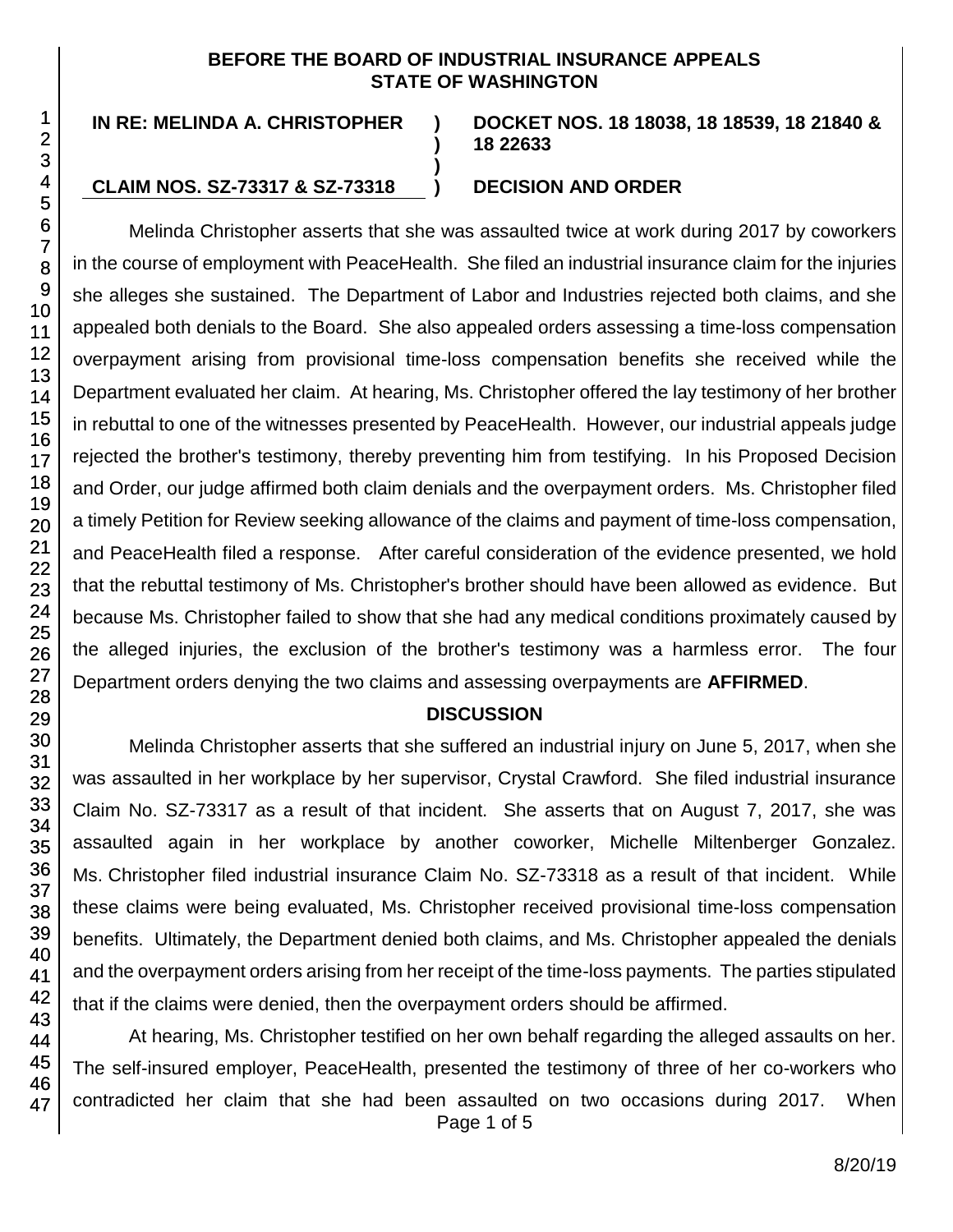PeaceHealth rested, Ms. Christopher called her brother, Jonathan Christopher, to testify in rebuttal to the testimony of Susan Vosnos, one of PeaceHealth's lay witnesses. Ms. Christopher's attorney made an offer of proof to our judge that Mr. Christopher would testify that he spoke by phone with Ms. Vosnos, and she had told him that she would not testify in Ms. Christopher's favor because she did not want to put her job in jeopardy. Unfortunately, Ms. Christopher's attorney asserted that Mr. Christopher's testimony was being offered as a declaration against the interest of Ms. Vosnos. PeaceHealth objected to the taking of Mr. Christopher's testimony, and our judge sustained that objection, denying Mr. Christopher the opportunity to testify.

We recognize that the proper ground for the introduction of Mr. Christopher's testimony would have been to show the prior inconsistent statement of Ms. Vosnos. Professor Karl Tegland discusses this subject in his treatise, *Courtroom Handbook on Washington Evidence*, at Rule of Evidence 613, "Impeachment by Prior Inconsistent Statement." He writes, "The testimony of the second witness (Jonathan Christopher in this case) is *simply rebuttal* and is subject to all the normal rules regarding the admissibility of substantive evidence." Further, Professor Tegland writes, this testimony would not have been properly offered during the claimant's case-in-chief, as PeaceHealth's counsel argued, and our judge accepted, because "if a witness has not yet testified, or refuses to testify about a particular matter, the witness' prior out-of-court statements are inadmissible because there is no testimony to impeach."<sup>1</sup>

If Mr. Chistopher had had the opportunity to testify as the offer of proof indicated, PeaceHealth would have then had the right to present surrebutal, or rebuttal to the rebuttal. Then our judge could have made his findings based on all the testimony. With doubt cast on Susan Vosnos' testimony, our judge might have concluded that he believed Ms. Christopher's version of one or both of the workplace injuries at issue.

Although we believe that it was error to reject Mr. Christopher's testimony, we do not believe that this error requires a remand to our judge to take that testimony. An industrial injury is not merely the occurrence of a sudden traumatic event from without. There must also be a medical condition that results from the event.<sup>2</sup> On this question, we agree with our judge that Ms. Christopher failed to show that either of the workplace incidents were a proximate cause of a medical condition. Therefore, even if we conclude that one or both of the incidents described by Ms. Christopher did in fact occur,

 *State v. Robbins,* 25 Wn. 2d 110 (1946).

RCW 51.08.100.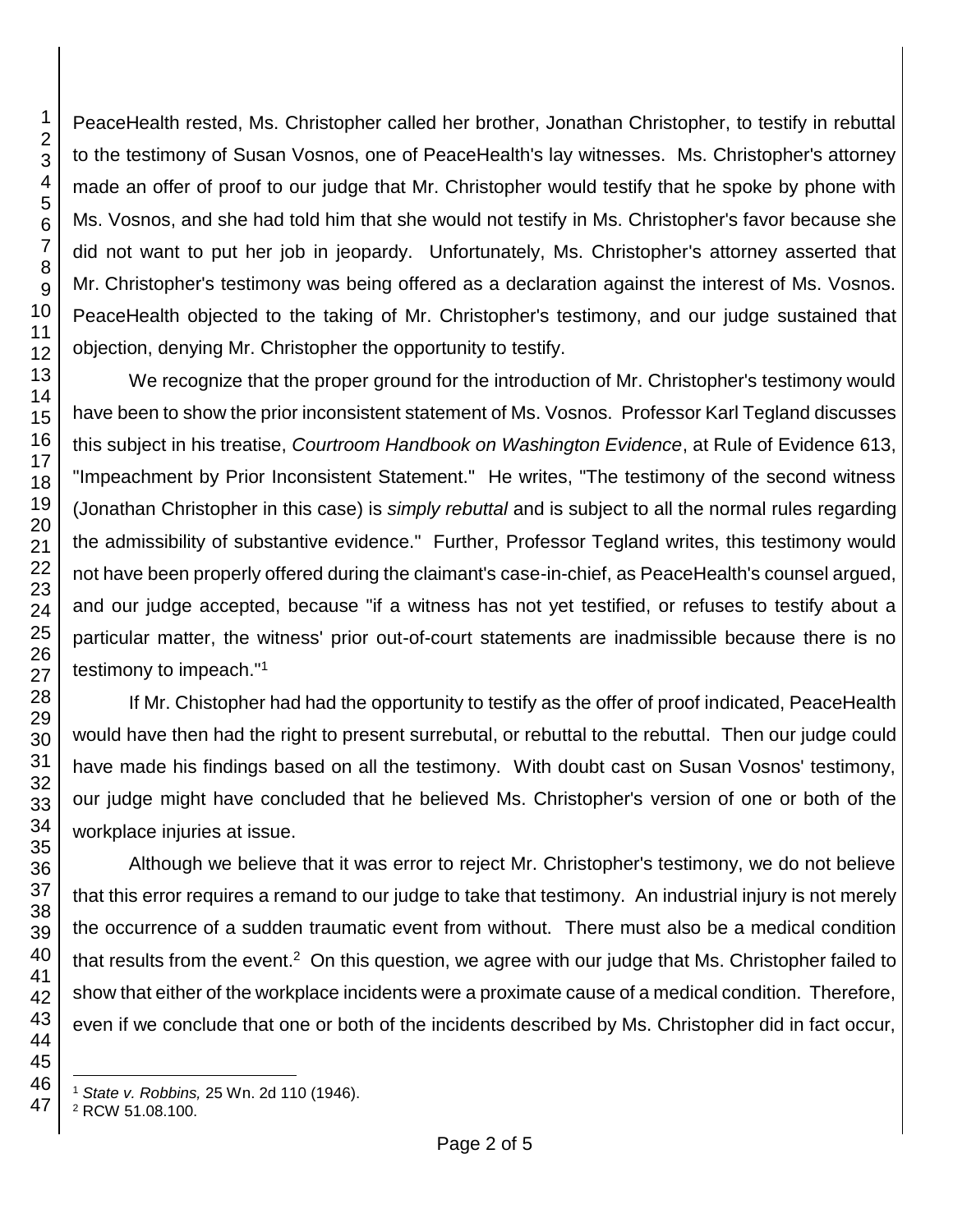her claims still fail because there was no medical condition that resulted from either of them. As a result, the Department orders on appeal should be affirmed.

#### **DECISION**

In Docket No. 18 18038, the claimant, Melinda A. Christopher, filed an appeal with the Board of Industrial Insurance Appeals on July 13, 2018. The claimant appeals a Department order dated June 28, 2018, in which the Department reversed its June 13, 2018 order and denied Claim No. SZ-73317. The June 28, 2018 order is correct and is affirmed.

In Docket No. 18 18539, the claimant, Melinda A. Christopher, filed an appeal with the Board of Industrial Insurance Appeals on July 13, 2018. The claimant appeals a Department order dated June 28, 2018, in which the Department reversed its June 13, 2018 order and denied Claim No. SZ-73318. The June 28, 2018 order is correct and is affirmed.

In Docket No. 18 21840, the claimant, Melinda A. Christopher, filed an appeal with the Board of Industrial Insurance Appeals on October 1, 2018. The claimant appeals a Department order dated August 2, 2018, assessing an overpayment of \$2,134.83 for provisional time-loss compensation benefits paid from February 15, 2018, through April 28, 2018, in Claim No. SZ-73318. This order is correct and is affirmed.

In Docket No. 18 22633, the claimant, Melinda A. Christopher, mailed an appeal to the Board of Industrial Insurance Appeals on September 28, 2018, received by the Board on October 18, 2018. The claimant appeals a Department order dated August 2, 2018, assessing an overpayment of \$9,596.86 for provisional time-loss compensation benefits paid from October 5, 2017, through April 28, 2018, in Claim No.SZ-73317. This order is correct and is affirmed.

## **FINDINGS OF FACT**

- 1. On October 15, 2018, and November 26, 2018, an industrial appeals judge certified that the parties agreed to include the Jurisdictional History in the Board record solely for jurisdictional purposes.
- 2. Melinda A. Christopher has no condition proximately caused or aggravated by the alleged incident of June 5, 2017.
- 3. Ms. Christopher has no condition proximately caused or aggravated by the alleged incident of August 7, 2017.
- 4. In Claim No. SZ-73317, Ms. Christopher was paid \$9,596.86 in provisional time-loss compensation benefits while the Department determined whether an industrial injury had occurred on June 5, 2017. Ms. Christopher suffered no industrial injury on that date as described in Claim No. SZ-73317.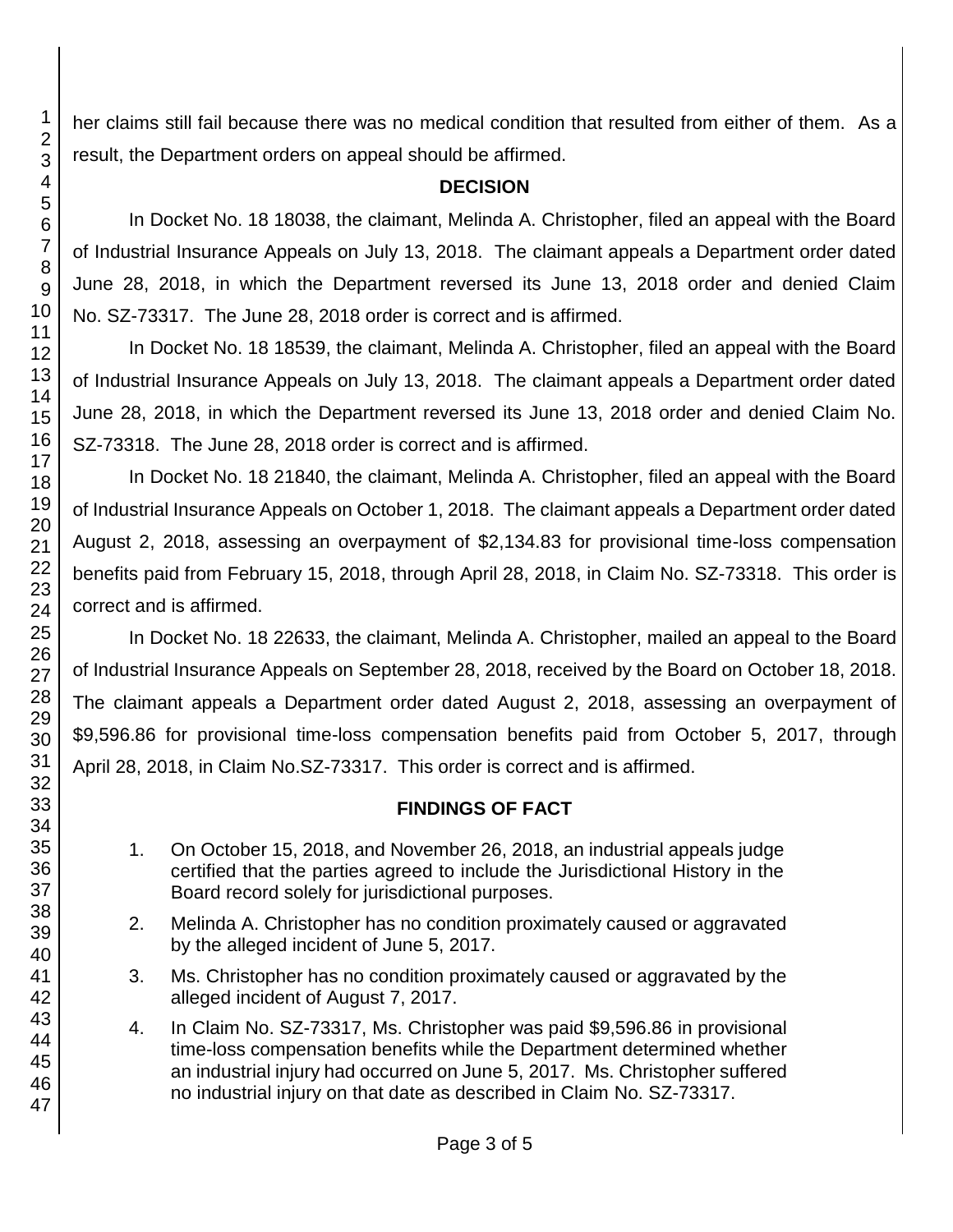5. In Claim No. SZ-73318, Ms. Christopher was paid \$2,134.83 in provisional time-loss compensation benefits while the Department determined whether an industrial injury had occurred on August 7, 2017. Ms. Christopher suffered no industrial injury on that date as described in Claim SZ-73318.

#### **CONCLUSIONS OF LAW**

- 1. The Board of Industrial Insurance Appeals has jurisdiction over the parties and subject matter in these appeals.
- 2. Ms. Christopher did not sustain an industrial injury within the meaning of RCW 51.08.100 on June 5, 2017.
- 3. The Department order dated June 28, 2018, in Claim No. SZ-73317 is correct and is affirmed.
- 4. Ms. Christopher did not sustain an industrial injury within the meaning of RCW 51.08.100 on August 7, 2017.
- 5. The Department order dated June 28, 2018, in Claim No. SZ-73318 is correct and is affirmed.
- 6. Ms. Christopher was not a temporarily totally disabled worker within the meaning of RCW 51.32.090 from October 5, 2017, through April 28, 2018. The Department properly assessed an overpayment of time-loss compensation benefits in the amount of \$9,596.86 in Claim No. SZ-73317.
- 7. The Department order dated August 2, 2018, in Claim No. SZ-73317 is correct and is affirmed.
- 8. Ms. Christopher was not a temporarily totally disabled worker within the meaning of RCW 51.32.090 from February 15, 2018, through April 28, 2018. The Department properly assessed an overpayment of time-loss compensation benefits in the amount of \$2,134.83 in Claim No. SZ-73318.
- 9. The Department order dated August 2, 2018, in Claim No. SZ-73318 is correct and is affirmed.

Dated: August 20, 2019.

BOARD OF INDUSTRIAL INSURANCE APPEALS<br>
UNIX<br>
UNIX OF OPENING LINDA L. WILLIAMS, Chairperson<br>JAGK S. ENG, Member  $\overline{\mathsf{S}}$ . ENG, Member